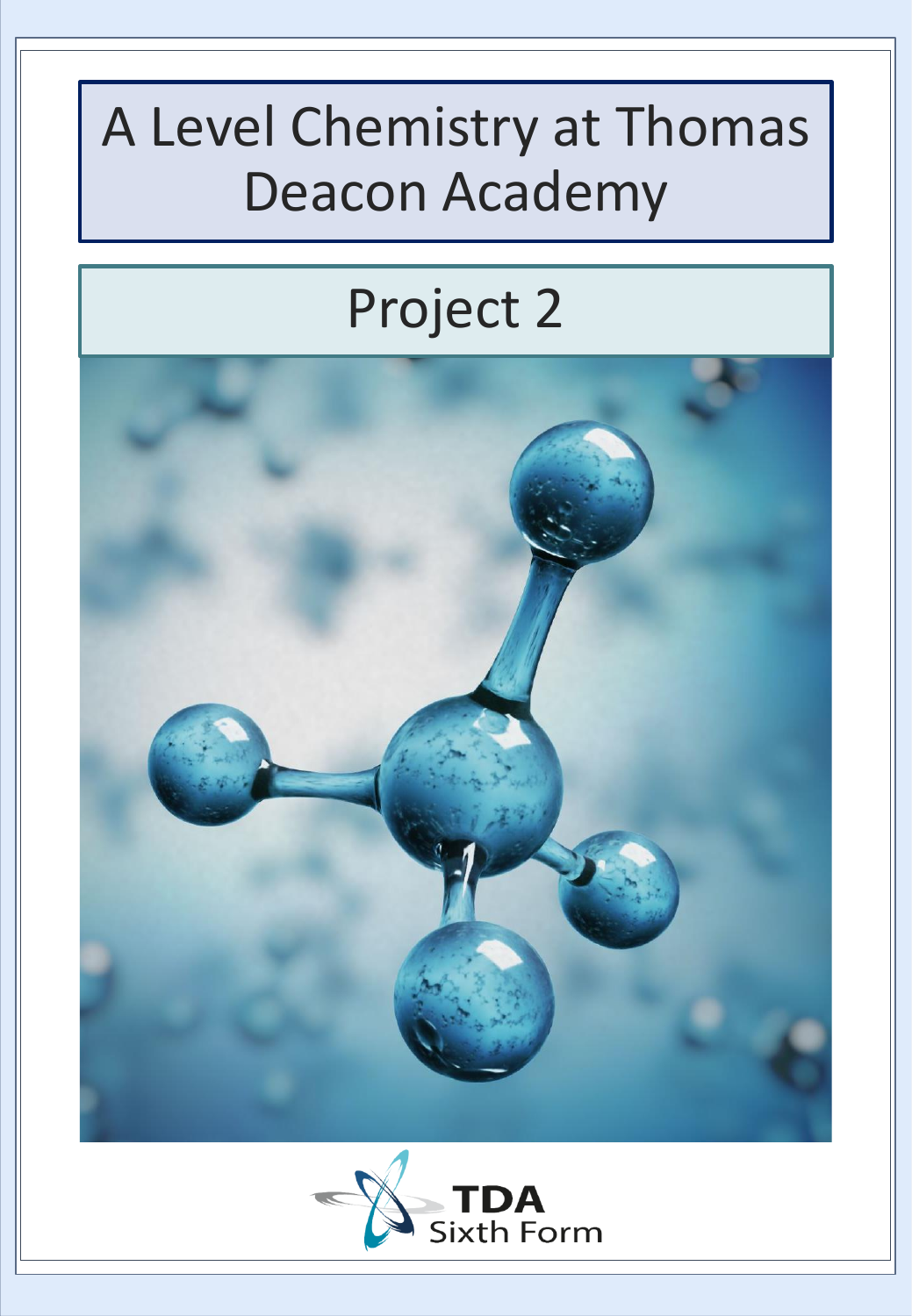# Contents

- 1) Aims of Project 2
- 2) Outline of Project 2
- 3) Useful resources
- 4) Feedback from teacher
- 5) Wider reading
	- Why is Chemistry important in life anyway? Why should I care?
	- Where can Chemistry take me in life?
	- Wider learning opportunities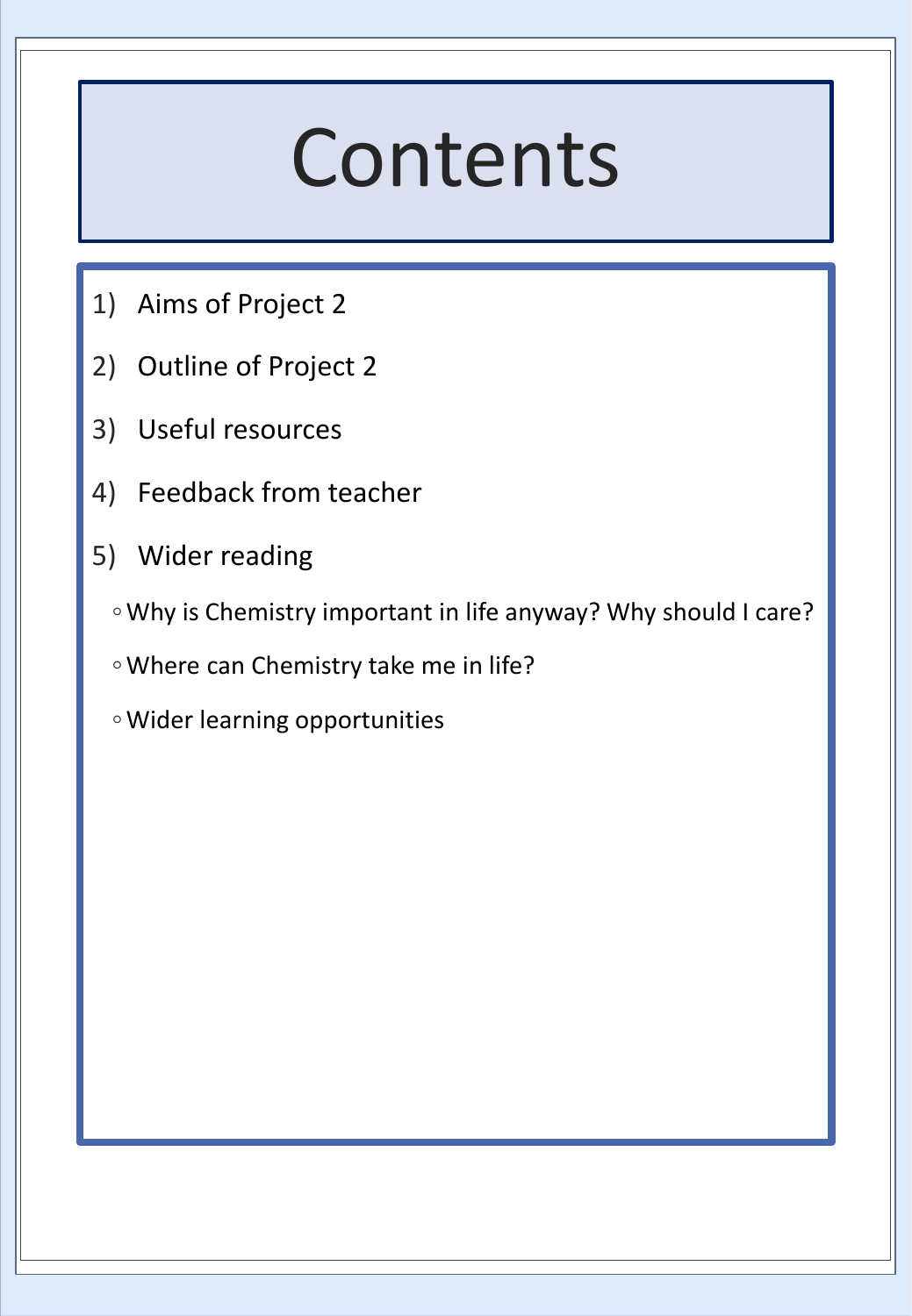# 1. Aims of Project 2

- Project 1 saw you polishing your key skills for A level chemistry and completing practice questions
- **Project 2 is all about you expressing your passion for Chemistry as well as providing you with an opportunity to explore an area of chemistry that interests you**

### ◦**Aims:**

- **Research a chemistry topic of interest using internet-based resources, eBooks and books**
- **Demonstrate your enthusiasm for studying chemistry at A level**
- **Practice and apply literacy skills through an essay-based assignment**

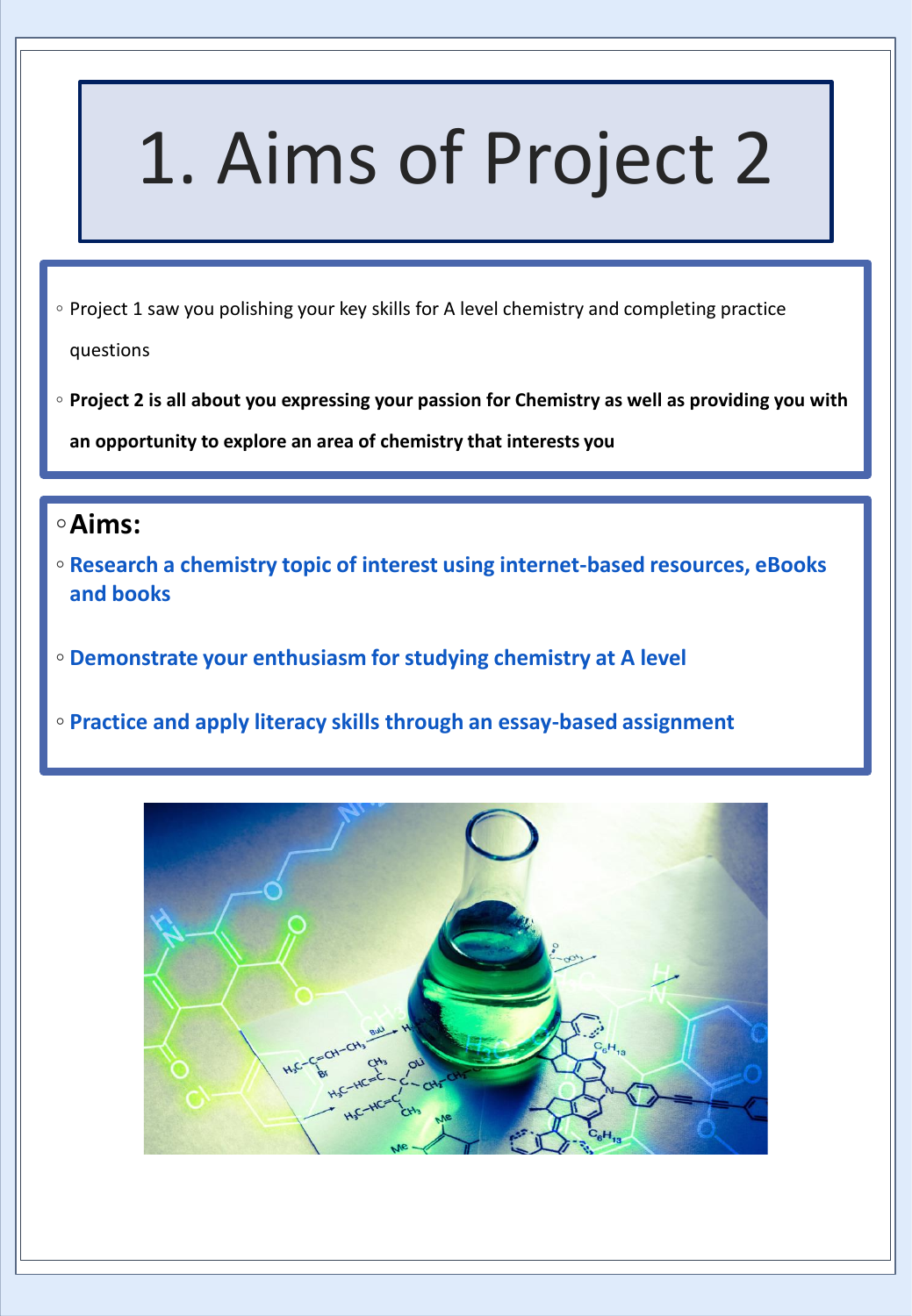# 2. Outline of Project 2

- Read through the available article titles below and pick one that interests you
- Research the topic featured in your article title and produce a typed, written piece of work (**500 – 1000 words**).
- Inclusions of images to support your work is encouraged. Be sure to credit and reference all resources used.
- A good starting point for your research is the "Useful resources" section of this booklet

### ◦**Article titles:**

- **Option 1 – Esters as perfumes** 
	- This article should explain how esters are made and how they can be used as perfumes

#### ◦ **Option 2 – Molecules of murder**

◦ This article should explain a molecule used in a murder, its discovery, its history, and its effects on the human body

#### ◦ **Option 3 – Polymers**

◦ This article should explain what polymers are, how they are made, and outline what they are used for

#### ◦ **Option 4 – Chemistry in Medicine**

◦ This article should explain a molecule used in medicine, its discovery, its history, and its effects on the human body

#### ◦ **Option 5 – Art of chemistry**

◦ This article should explain how chemistry is used in art. You could explore techniques used to analyse art and artefacts, or how chemistry is involved in the development of new pigments and colours used by artists

#### ◦ **Option 6 – Chemistry of sport**

◦ This article should explain how chemistry interlinks with sports. You could explore techniques used to analyse athletes fitness levels and performance, how banned substances enhance athletes and how they are detected, or how chemistry is involved in the development of sport equipment.

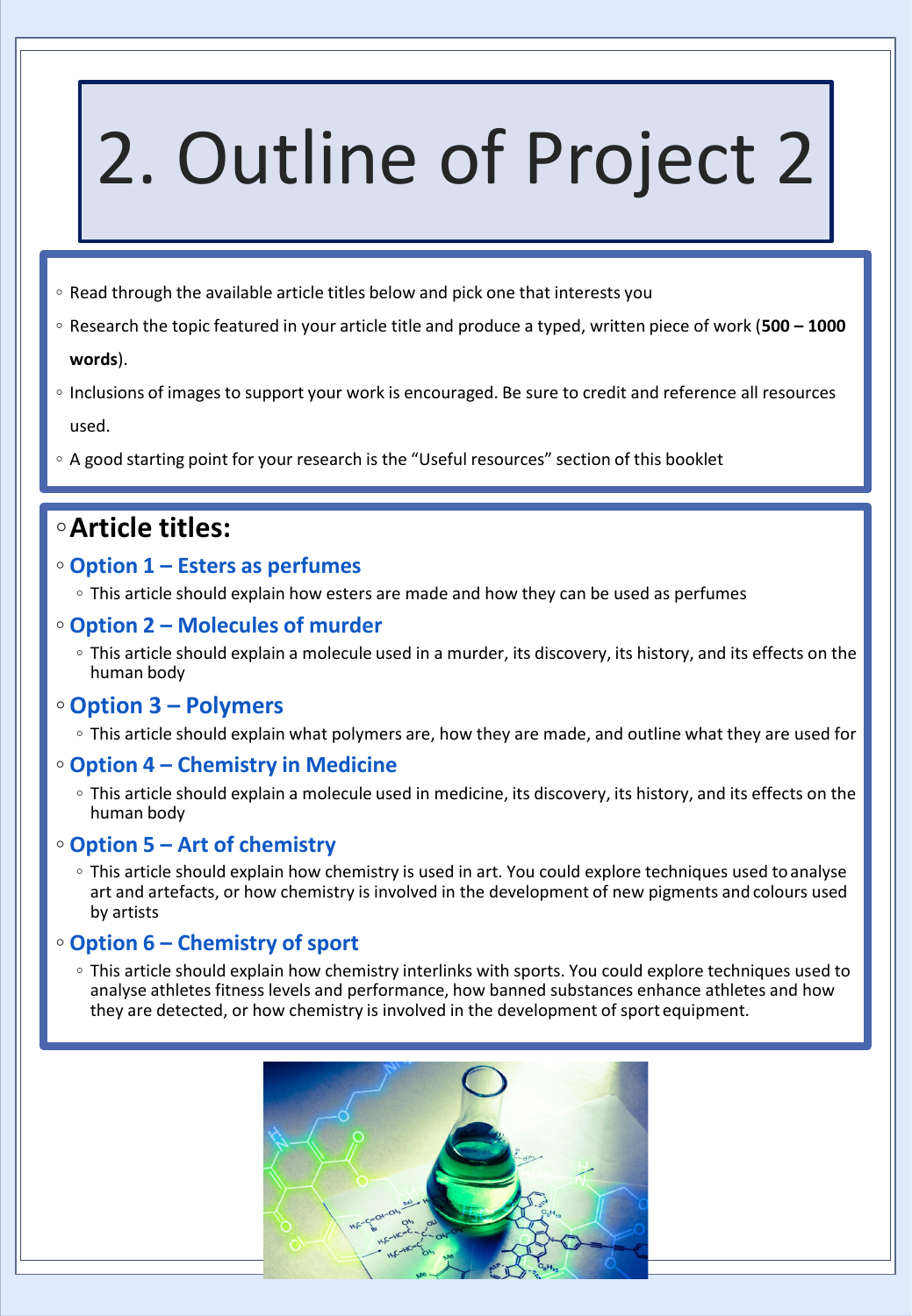# 3. Useful resources

#### ◦ **Option 1 – Esters as perfumes**

- Esters and their smells: [https://jameskennedymonash.wordpress.com/2013/12/13/infographic-table-of-esters-and](https://jameskennedymonash.wordpress.com/2013/12/13/infographic-table-of-esters-and-their-smells/)their-smells/ <https://bcachemistry.wordpress.com/tag/perfume/>
- **Video**: Esters and perfumes: [https://www.stem.org.uk/resources/elibrary/resource/35136/esters-and-perfumes](https://www.stem.org.uk/resources/elibrary/resource/35136/esters-and-perfumes-suitable-home-teaching)suitable-home-teaching

#### ◦ **Option 2 – Molecules of murder**

- **Book**: Molecules of Murder: Criminal Molecules and Classic Cases by John Emsley
- How substances cause harm: [https://www.health.ny.gov/environmental/chemicals/toxic\\_substances.htm](https://www.health.ny.gov/environmental/chemicals/toxic_substances.htm)

#### ◦ **Option 3 – Polymers**

- Polymer Chemistry RSC journal: <https://pubs.rsc.org/en/journals/journalissues/py#!recentarticles&adv>
- Encyclopedia Britannica:<https://www.britannica.com/science/polymer>

#### ◦ **Option 4 – Chemistry in Medicine**

- Chem libretexts: [https://chem.libretexts.org/Bookshelves/Introductory\\_Chemistry/Book%3A\\_Introductory\\_](https://chem.libretexts.org/Bookshelves/Introductory_Chemistry/Book%3A_Introductory_Chemistry_(CK-12)/01%3A_Introduction_to_Chemistry/1.06%3A_Medicine) Chemistry (CK-12)/01%3A Introduction to Chemistry/1.06%3A Medicine
- Cosmos Magazine:<https://cosmosmagazine.com/chemistry/17-molecules-changed-world>

#### ◦ **Option 5 – Art of chemistry**

- RSC:<https://edu.rsc.org/resources/collections/chemistry-and-art>
- Chemistry and Art:<http://www.whatischemistry.unina.it/en/art.html>
- [Art of conservation: https://www.chemistryworld.com/features/the-art-of](https://www.chemistryworld.com/features/the-art-of-conservation/3009092.article)conservation/3009092.article

#### ◦ **Option 6 – Chemistry in sports**

- RSC:<https://edu.rsc.org/resources/collections/chemistry-in-sport>
- Chemistry of sports watches for improved performance: <https://www.sciencedaily.com/releases/2020/02/200203141503.htm>
- [Polymers in sports equipment: https://www.futurelearn.com/info/courses/everyday](https://www.futurelearn.com/info/courses/everyday-chemistry/0/steps/22344)chemistry/0/steps/22344

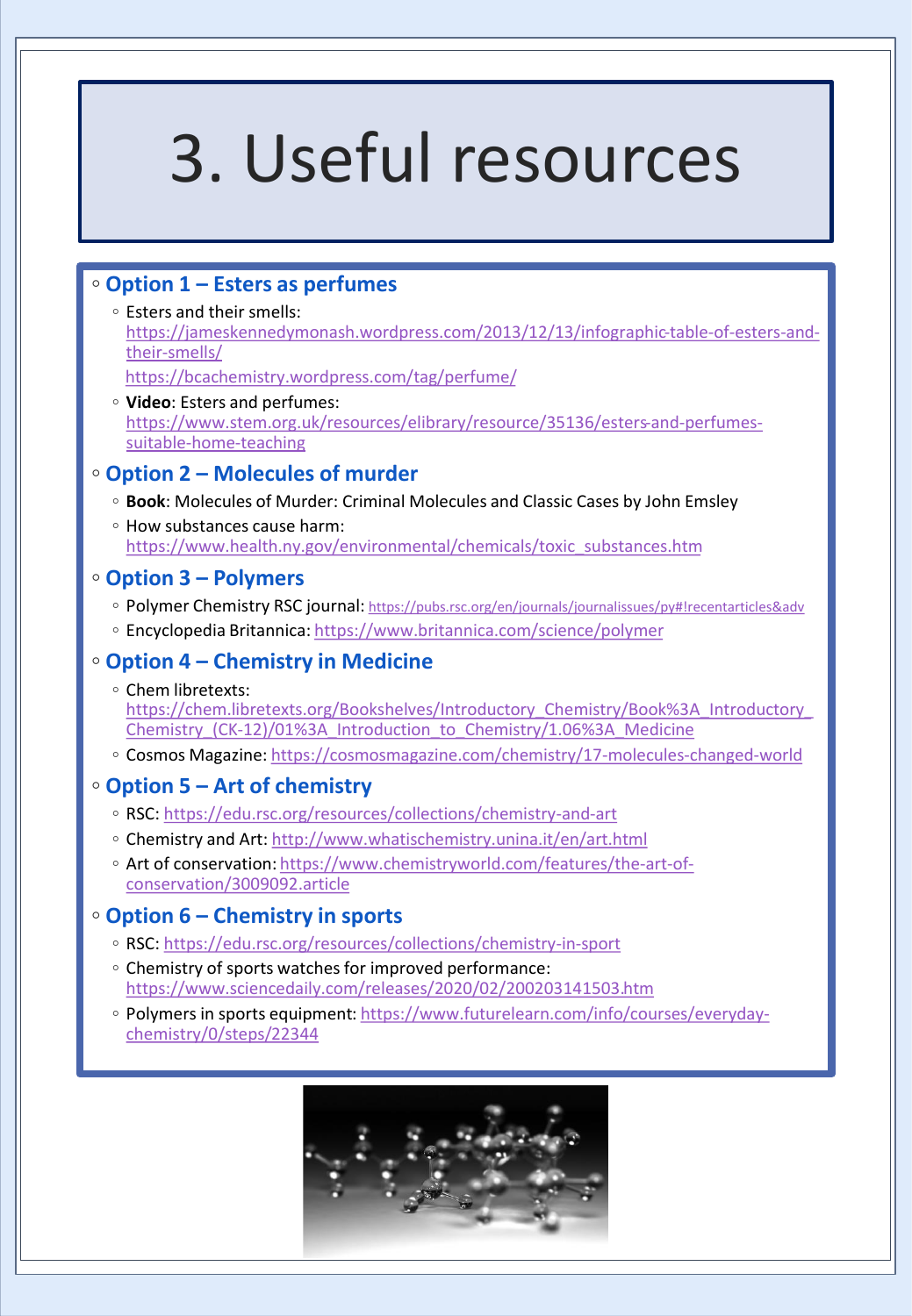# 4. Feedback from Teacher

◦ **Based on the work you have completed a summary of your strengths and areas for improvement are outlined below:**

**1. Your strengths are:**

**2. Your areas for improvement are:**

.

#### **3. STUDENT TO FILL IN FOLLOWING FEEDBACK**

**In order to improve my weaker areas I will set myself the following three targets. HINT: These should be specific, achievable actions to set yourself.** 

| 1.                                                  |  |
|-----------------------------------------------------|--|
| 2.                                                  |  |
| 3.                                                  |  |
| I will know when I have achieved my targets because |  |
|                                                     |  |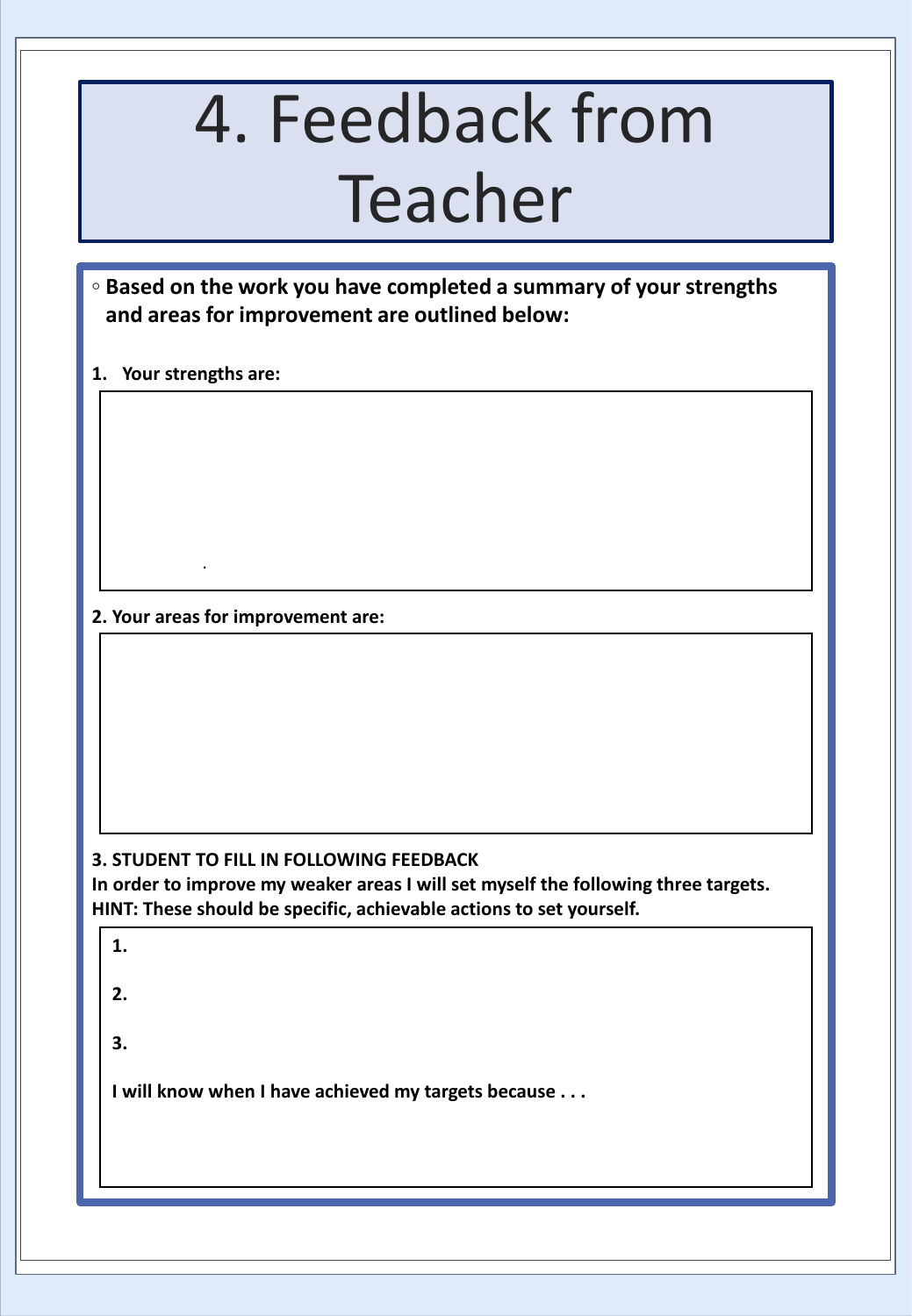# 5. Wider reading

### **Why is Chemistry important to the world?**

- Chemistry is important to our everyday lives, it is everywhere and responsible for everything. The study of chemistry is really the study of everything since all matter is made of chemicals.
- **Read this article "Importance and Scope of Chemistry"**: [https://www.toppr.com/guides/chemistry/some-basic-concepts-of](https://www.toppr.com/guides/chemistry/some-basic-concepts-of-chemistry/importance-and-scope-of-chemistry/)chemistry/importance-and-scope-of-chemistry/

◦ **Watch this series of videos**[: https://topdocumentaryfilms.com/chemistry](https://topdocumentaryfilms.com/chemistry-almost-everything/)almost-everything/



Every aspect of the world today – even politics and international relations – is affected by chemistry. **LINUS PAULING, 1901 TO 1994**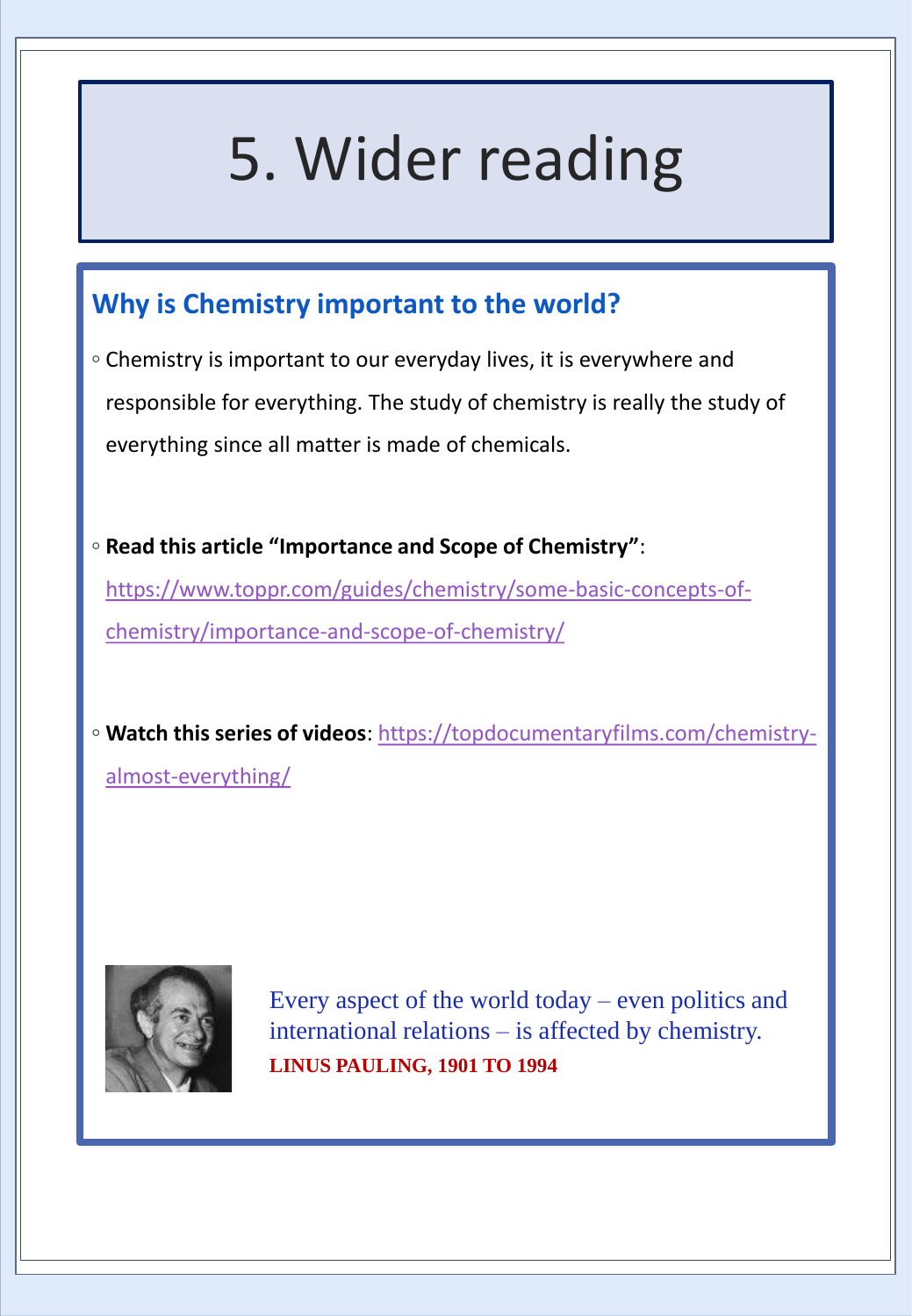## 5. Wider reading

### **Where can Chemistry take me in life?**

- **Studying chemistry gives you many options for your future.** It can lead to a career in industries such as manufacturing, pharmaceuticals, petrochemicals and healthcare. Specific job roles include analytical scientist, chemist, medical scientist, forensic scientist, pharmacologist and toxicologist.
- Chemistry teaches you a wide variety of transferable skills allowing you to go into alternative careers including civil service, environmental consultancy, higher education lecturer, management consultancy, nuclear engineering, patent attorney, radiation protection practitioner, or science writing.

### ◦ **At University there are a variety of chemistry-based degrees that you can study\* :**

- chemistry (including options to spend a year of your degree in industry)
- applied chemistry
- biochemistry
- pharmacology
- environmental science
- forensic science

**\****The degrees offered will differ depending on the university to which you apply*